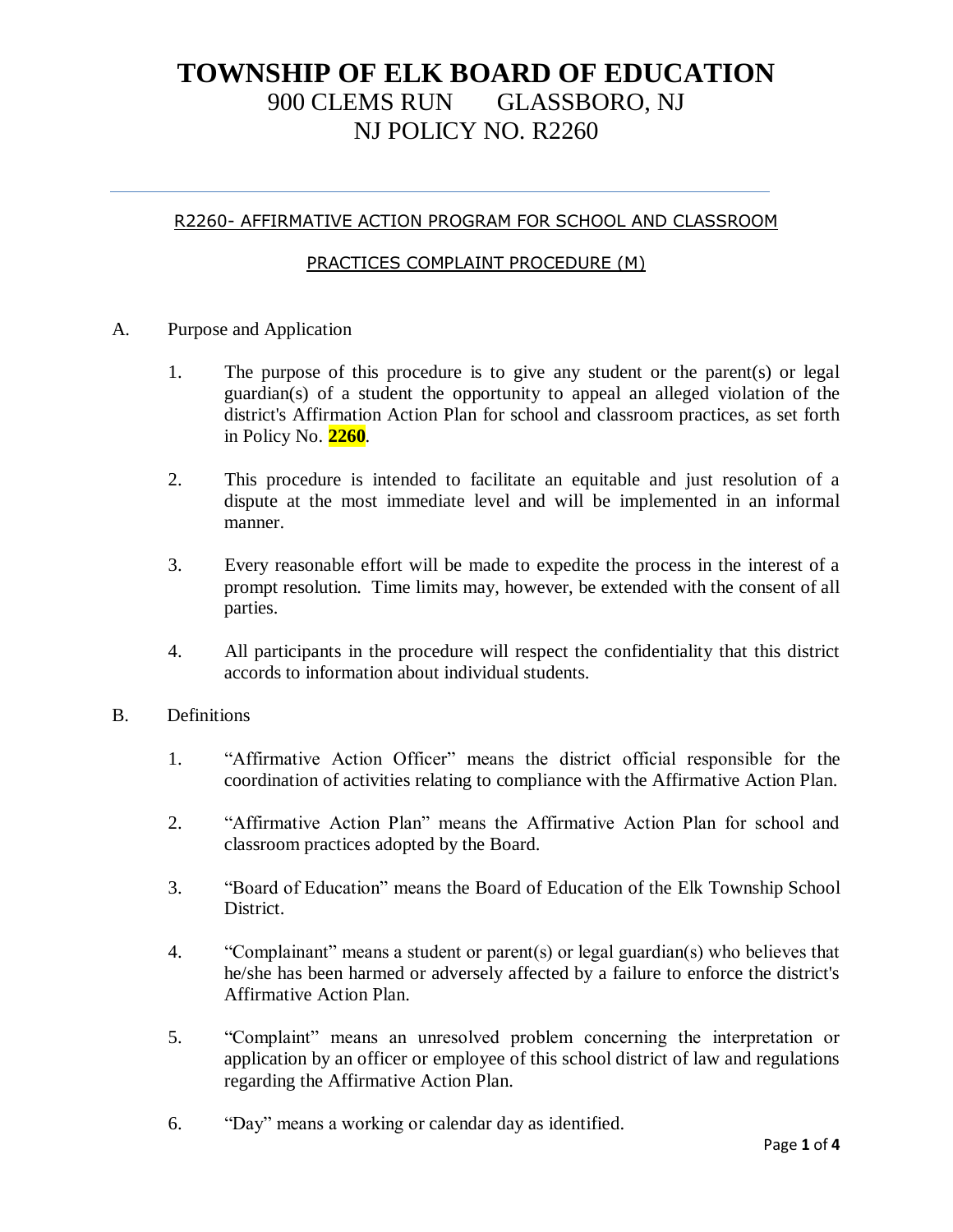- 7. "Student" means an individual enrolled in any formal educational program provided by the school district.
- 8. "School district" means the Elk Township School District.
- 9. "Violation" means the failure of a district official or employee to take the positive steps outlined in Policy No. **2260** and/or included in the Affirmative Action Plan.
- C. Procedure
	- 1. A complainant shall discuss his/her complaint with the staff member most closely involved in an attempt to resolve the matter informally.
	- 2. If the matter is not resolved to the satisfaction of the complainant within thirty working days, the complainant may submit a written complaint to the Affirmative Action Officer. The complaint will include:
		- a. The student's name and, in the complaint of a person acting on behalf of the student, the name and address of the complainant,
		- b. The specific failure to act that the complainant complains of,
		- c. The school employee, if any, responsible for the alleged violation of the Affirmative Action Plan,
		- d. The results of discussions conducted in accordance with paragraph C1, and
		- e. The reasons why those results are not satisfactory.
	- 3. The Affirmative Action Officer will investigate the matter informally and will respond to the complaint in writing no later than seven working days after receipt of the written complaint. A copy of the complaint and the response will be forwarded to the Superintendent.
	- 4. The response of the Affirmative Action Officer may be appealed to the Superintendent in writing within three working days after it has been received by the complainant. The appeal will include the original complaint, the response to the complaint, and the complainant's reason for rejecting the response. A copy of the appeal must be given to the staff member alleged to have violated the Affirmative Action Plan.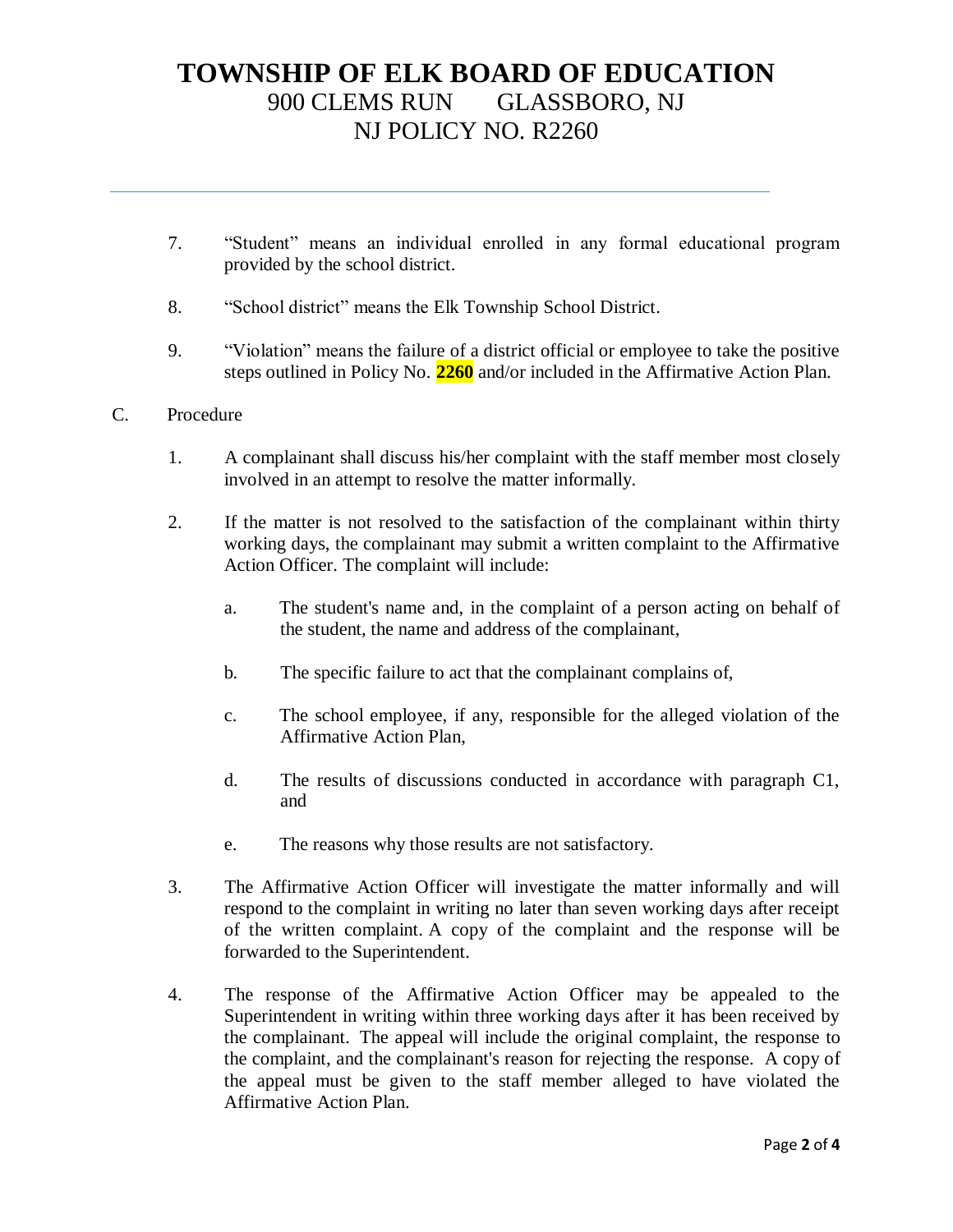- 5. On his/her timely request (that is, submitted before the expiration of the time within which the Superintendent must render a decision), the complainant will be given an informal hearing before the Superintendent, at a time and place convenient to the parties, but no later than seven working days after the request for a hearing has been submitted. The Superintendent may also require the presence at the hearing of the staff member charged with violation of the Affirmative Action Plan and any other person with knowledge of the violation complained of.
- 6. The Superintendent will render a written decision in the matter no later than seven working days after the appeal was filed or the hearing was held, whichever occurred later. Copies of the decision will be given to all parties and to the Board.
- 7. The complainant may appeal the Superintendent's decision to the Board by filing a written appeal with the Board Secretary no later than three working days after receipt of the Superintendent's decision. The appeal shall include:
	- a. The original complaint,
	- b. The response to the complaint,
	- c. The Superintendent's decision,
	- d. A transcript of the hearing, if one has been made, or a summary of the hearing to which all parties have consented, and
	- e. The complainant's reason for believing the Superintendent's decision should be changed.
- 8. A copy of the appeal to the Board must be given to the staff member, if any, charged with a violation of the Affirmative Action Plan.
- 9. The Board will review all papers submitted and may render a decision on the basis of the proceedings below. If the complainant so requests, the Board may convene a hearing, at which all parties may be represented by counsel and may present and examine witnesses, who will testify under oath.
- 10. The Board will render a written decision no later than forty-five calendar days after the appeal was filed or the hearing held, whichever occurred later. Copies of the decision will be given to all parties.
- 11. The complainant will be informed of his/her right to appeal the Board's decision to the Commissioner of Education or to the New Jersey Division on Civil Rights.